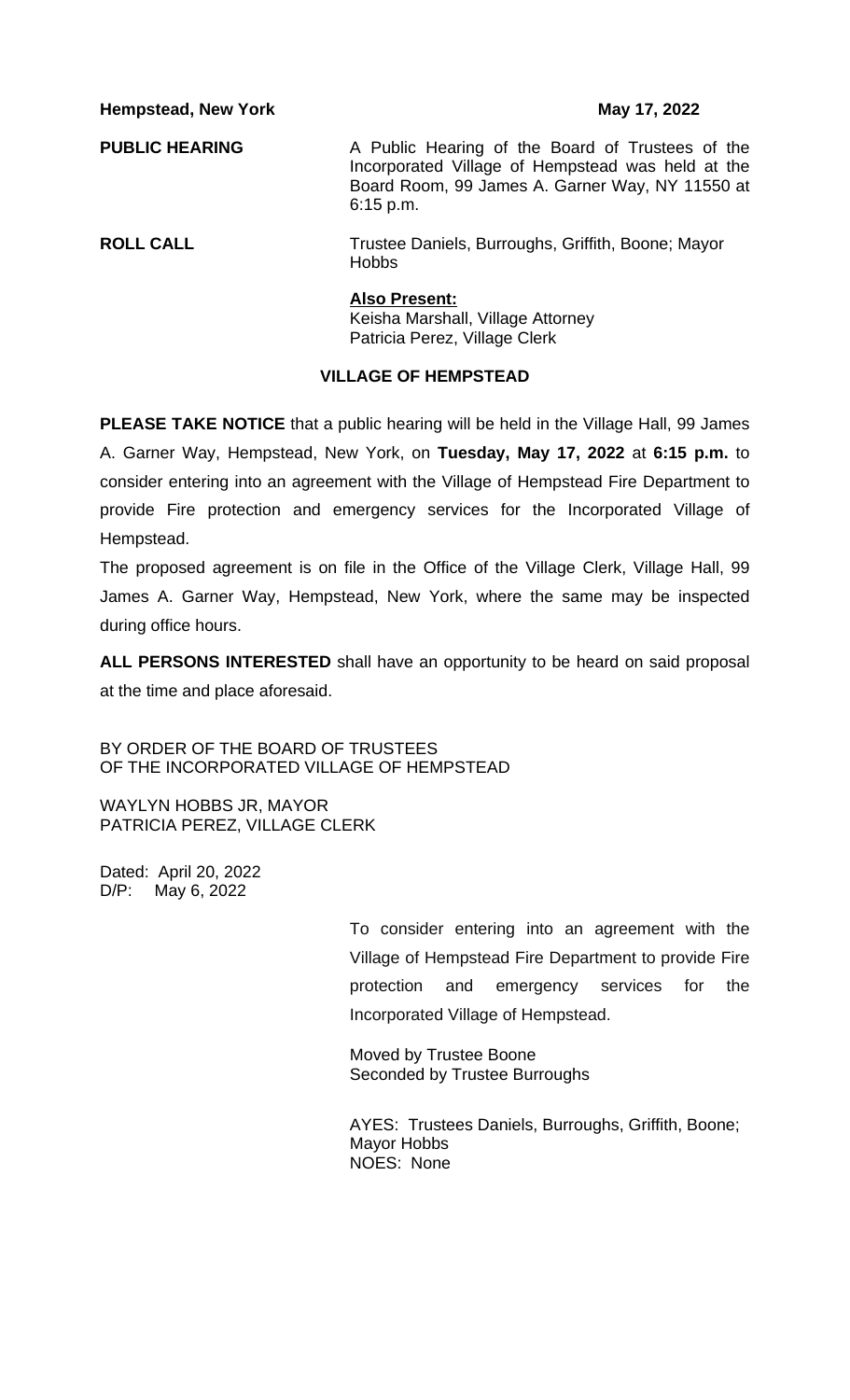- **REGULAR MEETING** A Regular Meeting of the Board of Trustees of the Incorporated Village of Hempstead was held at the Board Room, 99 James A. Garner Way, NY 11550 at 6:30 p.m.
- **ROLL CALL** Trustee Daniels, Burroughs, Griffith, Boone; Mayor **Hobbs**

## **Also Present:**

Keisha Marshall, Village Attorney Patricia Perez, Village Clerk

**ACCEPTANCE OF MINUTES** Clerks offers the following resolution for adoption:

Moved by Trustee Daniels that the reading of the minutes of the **Regular meeting** of **May 3, 2022** be dispensed with and that they be accepted as reviewed.

Seconded by Trustee Boone

AYES: Trustees Daniels, Burroughs, Griffith, Boone; Mayor Hobbs NOES: None

Clerk wishes to report that Mayor Hobbs & Deputy Mayor Daniels have approved miscellaneous Business licenses as reviewed

## **General Business**

Miraj Pharmacy Corporation (Change of owner) 360 Fulton Ave.

Dominican Finest Barber Shop Corp. Randy Style Barber Shop Corp. 396 Clinton St.

215 Henry St. **656 Fulton Ave.** 

Randy Style Barbershop Inc.<br>
238 Front St. (113 N. Franklin

699 Fulton Ave. **131B Fulton Ave.** 

JMJ Partners Inc. **Mundo Express Inc.** Mundo Express Inc.

Lidias Salon Bibi Professionally African Hair Braiding 244 Main St. 139 Jackson St. Unit B

113 N. Franklin St.

Jav Tiger Mart Inc. **Satkar Mini Mart Inc.**<br>110 Fulton Ave. Satkar Mini Mart Inc. 567 Greenwich St.

Hofstra Petroleum Inc. **Pavon Deli Restaurant Corp.** 

**WHEREAS**, litigation was instituted against the Incorporated Village of Hempstead in the Supreme Court, County of Nassau, State of New York, under Consolidated Index No. 400816/2019, in case entitled "In the Matter of the Application of Leroy L. Brown and Lula M. Smalls, Petitioner, against The Assessor, the Board of Assessors and the Board of Assessment Review of the Village Hempstead and the Village of Hempstead, Respondents" to resolve the issue of the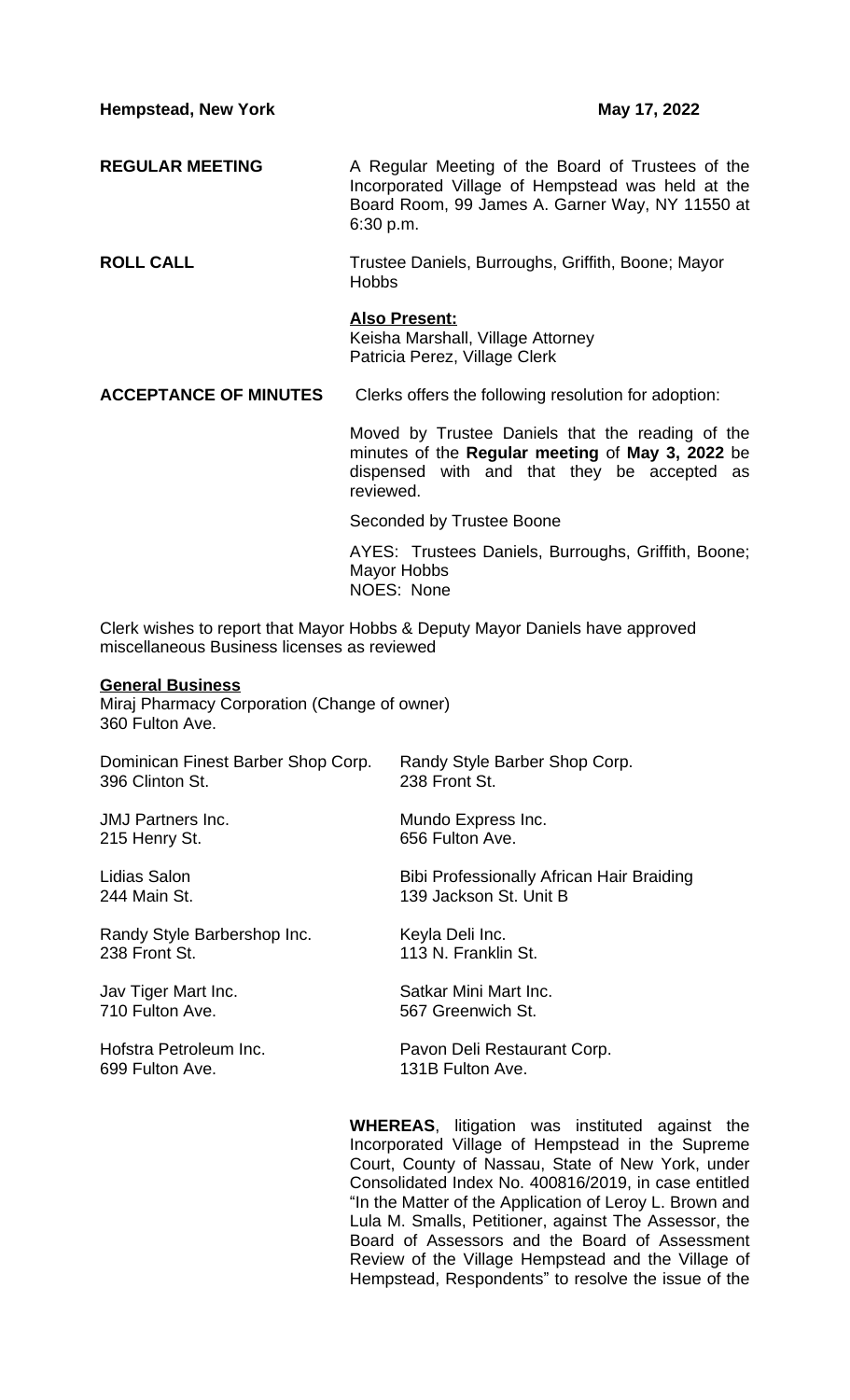true assessment, both retroactively and prospectively, for the 2015/16 through 2021/22 tax years, for real property tax purposes, for the premises described as Section 34, Block 436, Lots 146, known as 678 Fulton Avenue, Hempstead, New York 11550; and

**WHEREAS**, by proposed Stipulation of Settlement, subject to the approval of this Board, the Village has agreed to refund to Leroy L. Brown and Lula M. Smalls, owners of 678 Fulton Avenue, a total of \$15,000.00, to resolve the issue of the true tax assessment for the 2015/16 through 2021/22 tax years, payable in one lump sum within 90 days after receipt of one certified copy of an Order and Judgment upon the Treasurer of the Village of Hempstead;

**NOW, THEREFORE, BE IT RESOLVED**, by the Board of Trustees of the Incorporated Village of Hempstead, that the Village refund to Leroy L. Brown and Lula M. Smalls, owners of 678 Fulton Avenue, a total of \$15,000.00, to resolve the issue of the true tax assessment for the 2015/16 through 2021/22 tax years, payable in one lump sum within 90 days after receipt of one certified copy of an Order and Judgment upon the Treasurer of the Village of Hempstead; and

**BE IT FURTHER RESOLVED**, that, upon payment of the total refund, the certiorari tax proceedings brought on behalf of Leroy L. Brown and Lula M. Smalls, for property known as 678 Fulton Avenue, Hempstead, New York 11550, for the tax years 2015/16 through 2021/22, shall be discontinued with prejudice and that no costs or disbursements shall be awarded to either party; and

**BE IT FURTHER RESOLVED**, that the issue of the prospective tax assessment for the tax years 2022/23, 2023/24 and 2024/25 will be \$8,500.00 and that no protest will be filed by Leroy L. Brown and Lula M. Smalls, owners of property known as 678 Fulton Avenue, Hempstead, NY, for the tax years 2022/23, 2023/24 and 2024/25; and

**BE IT FURTHER RESOLVED** that the Superintendent of Tax & Water is directed to issue an amended tax bill to reflect the reduction in assessed value in the 2022/23 year's taxes; and

**BE IT FURTHER RESOLVED**, that any penalties accrued prior to the issuance of the amended tax bill will be waived; and

**BE IT FURTHER RESOLVED**, that refund interest is waived unless payment of the refund is delinquent; and

**BE IT FURTHER RESOLVED**, that the Office of the Village Attorney is authorized to execute a Stipulation of Settlement and any related documents consistent with this Resolution.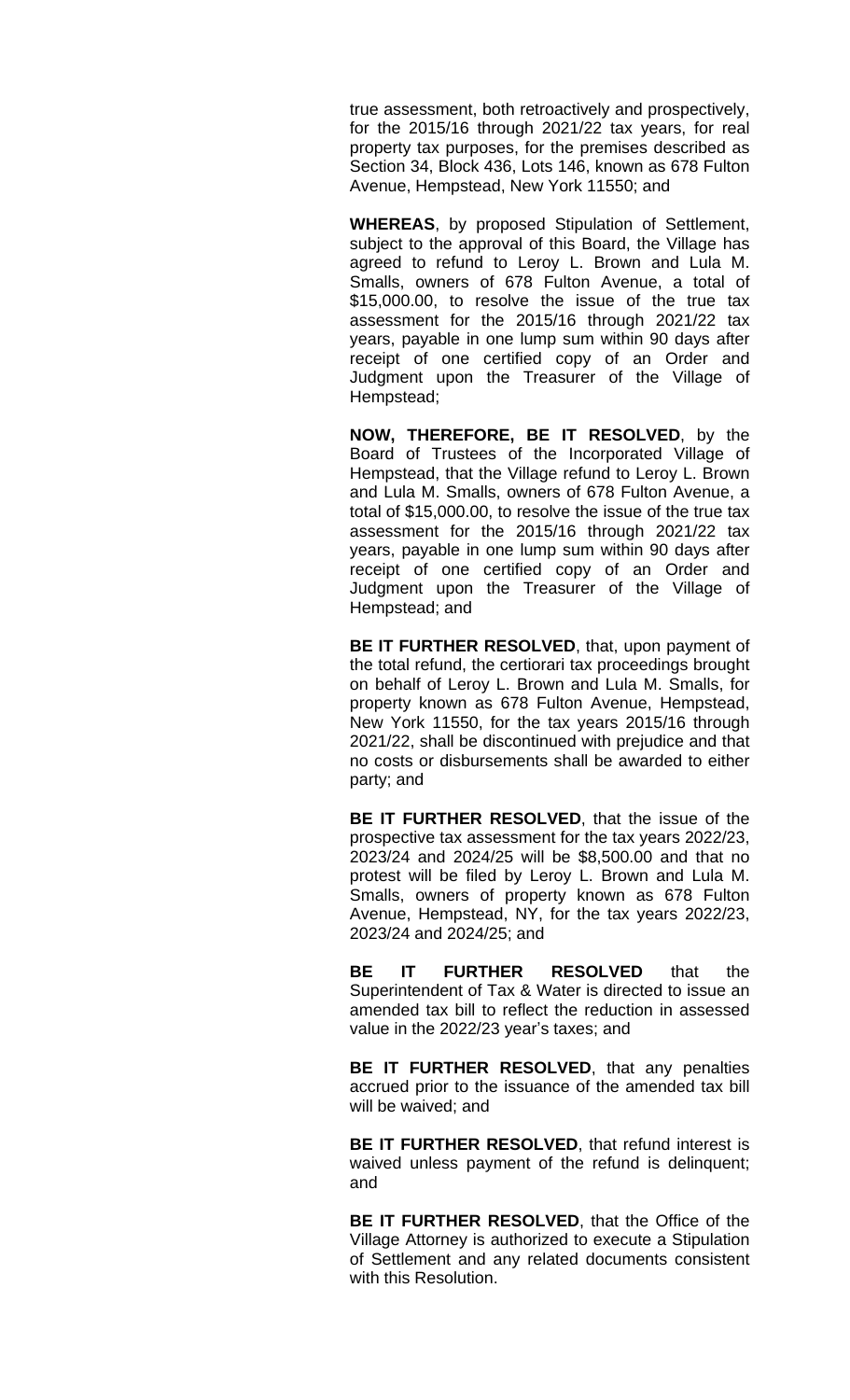Moved by Trustee Boone Seconded by Trustee Griffith AYES: Trustees Daniels, Burroughs, Griffith, Boone; Mayor Hobbs NOES: None

# **HOLDINGS LLC**

**RXR FUND II DOWNTOWN** Clerks offers the following resolution for adoption:

**RESOLVED**, that Board of Trustees hereby authorizes Mayor Waylyn Hobbs, Jr., to execute the Acknowledgement recognizing the acquisition, of parcels known as Section 34, Block 330, Lot 129 on the Nassau County Land and Tax Map and Section 34, Block 522, Lots 2, 304 and 326 on the Nassau County Land and Tax Map by RXR Fund II LI Downtowns Holdings LLC.

Moved by Trustee Daniels Seconded by Trustee Boone

AYES: Trustees Daniels, Burroughs, Griffith, Boone; Mayor Hobbs NOES: None

**2 FIRE TRUCKS BOND** Clerks offers the following resolution for adoption:

**RESOLVED**, that upon the recommendation of **Joe Gill, Village Treasurer** the Board of Trustees hereby approves the bond resolution authorizing the acquisition of two fire trucks, stating the estimated maximum cost thereof is \$1,750,000, appropriating said

amount for such purpose, and authorizing the issuance of bonds in the principal amount of \$1,750,000, to finance said appropriation.

Section 1. The Village of Hempstead, in the County of Nassau, New York (herein called the "Village"), is hereby authorized to acquire two fire trucks, including related apparatus and equipment. The aggregate estimated maximum cost thereof, including preliminary costs and costs incidental thereto and the financing thereof, is \$1,750,000 and said amount is hereby appropriated for such purpose. The plan of financing includes the issuance of bonds in the principal amount not to exceed \$1,750,000 to finance said appropriation, and the levy and collection of taxes on all the taxable real property in the Village to pay the principal of said bonds and the interest thereon as the same shall become due and payable.

Section 2. The aggregate estimated maximum cost thereof, including preliminary costs and costs incidental thereto and the financing thereof, is \$1,750,000 and said amount is hereby appropriated for such purpose.

Section 3. The following additional matters are hereby determined and declared:

(a) The period of probable usefulness of the object or purpose for which said bonds are authorized to be

# **\$1,750,000,**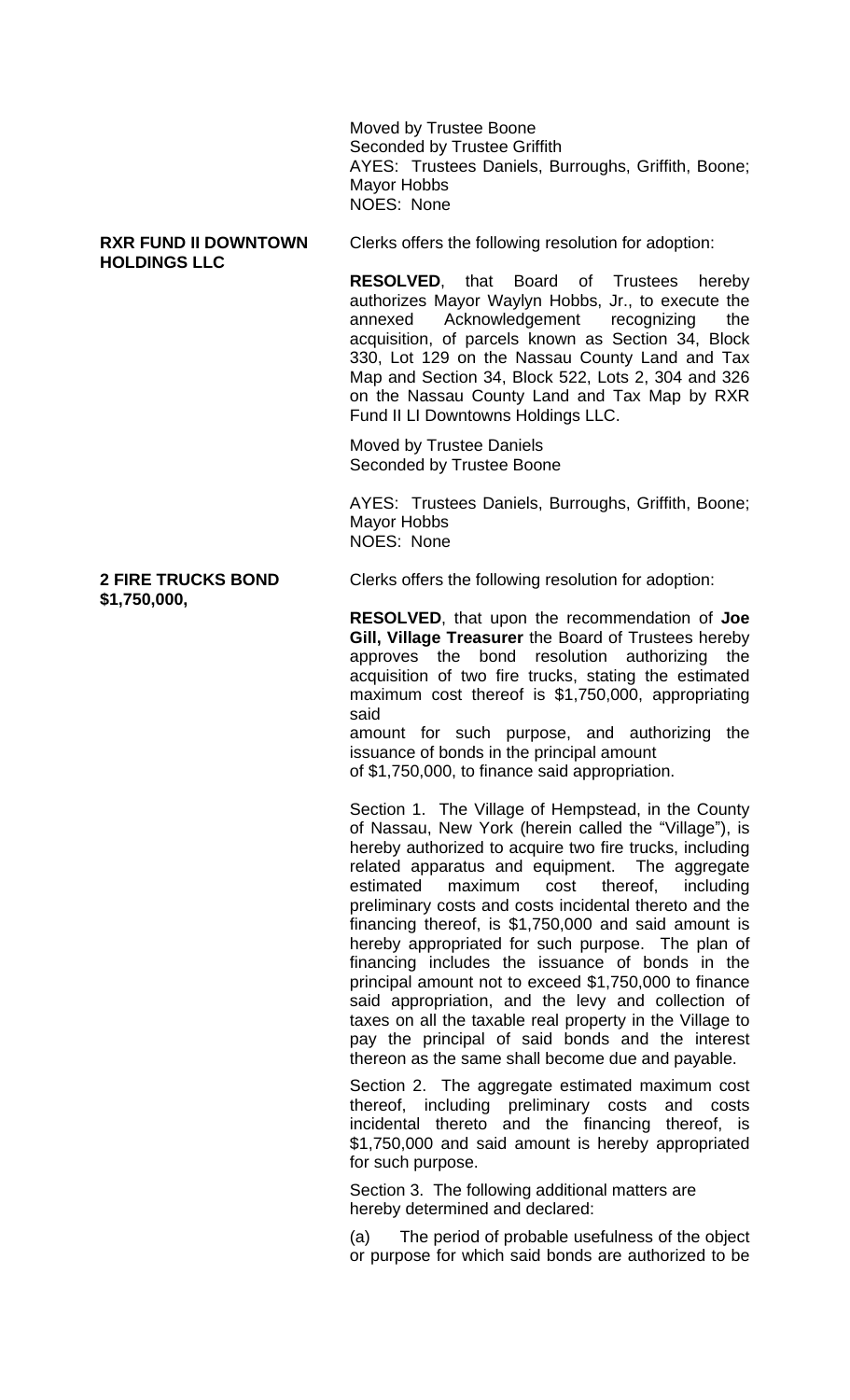issued, within the limitations of Section 11.00 a. 27 of the Law, is twenty (20) years.

(b) The proceeds of the bonds herein authorized, and any bond anticipation notes issued in anticipation of said bonds, may be applied to reimburse the Village for expenditures made after the effective date of this resolution for the purpose for which said bonds are authorized. The foregoing statement of intent with respect to reimbursement is made in conformity with Treasury Regulation Section 1.150-2 of the United States Treasury Department.

(c) The proposed maturity of the bonds authorized by this resolution will exceed five (5) years.

Section 4. Each of the bonds authorized by this resolution and any bond anticipation notes issued in anticipation of the sale of said bonds shall contain the recital of validity as prescribed by Section 52.00 of the Law and said bonds, and any notes issued in anticipation of said bonds, shall be general obligations of the Village, payable as to both principal and interest by general tax upon all the taxable real property within the Village. The faith and credit of the Village are hereby irrevocably pledged to the punctual payment of the principal of and interest on said bonds, and any notes issued in anticipation of the sale of said bonds, and provision shall be made annually in the budget of the Village by appropriation for (a) the amortization and redemption of the bonds and any notes in anticipation thereof to mature in such year and (b) the payment of interest to be due and payable in such year.

Section 5. Subject to the provisions of this resolution and of the Law and pursuant to the provisions of Section 21.00 of the Law relative to the authorization of the issuance of bonds with substantially level or declining annual debt service, Section 30.00 relative to the authorization of the issuance of bond anticipation notes and Section 50.00 and Sections 56.00 to 60.00 and 168.00 of the Law, the powers and duties of the Board of Trustees relative to authorizing bond anticipation notes and prescribing the terms, form and contents and as to the sale and issuance of the bonds herein authorized, and of any bond anticipation notes issued in anticipation of said bonds, and the renewals of said bond anticipation notes, and as to the execution of agreements for credit enhancements, are hereby delegated to the Village Treasurer, the chief fiscal officer of the Village.

Section 6. The validity of the bonds authorized by this resolution, and of any notes issued in anticipation of the sale of said bonds, may be contested only if:

(a) such obligations are authorized for an object or purpose for which the Village is not authorized to expend money, or

(b) the provisions of law which should be complied with at the date of the publication of such resolution are not substantially complied with,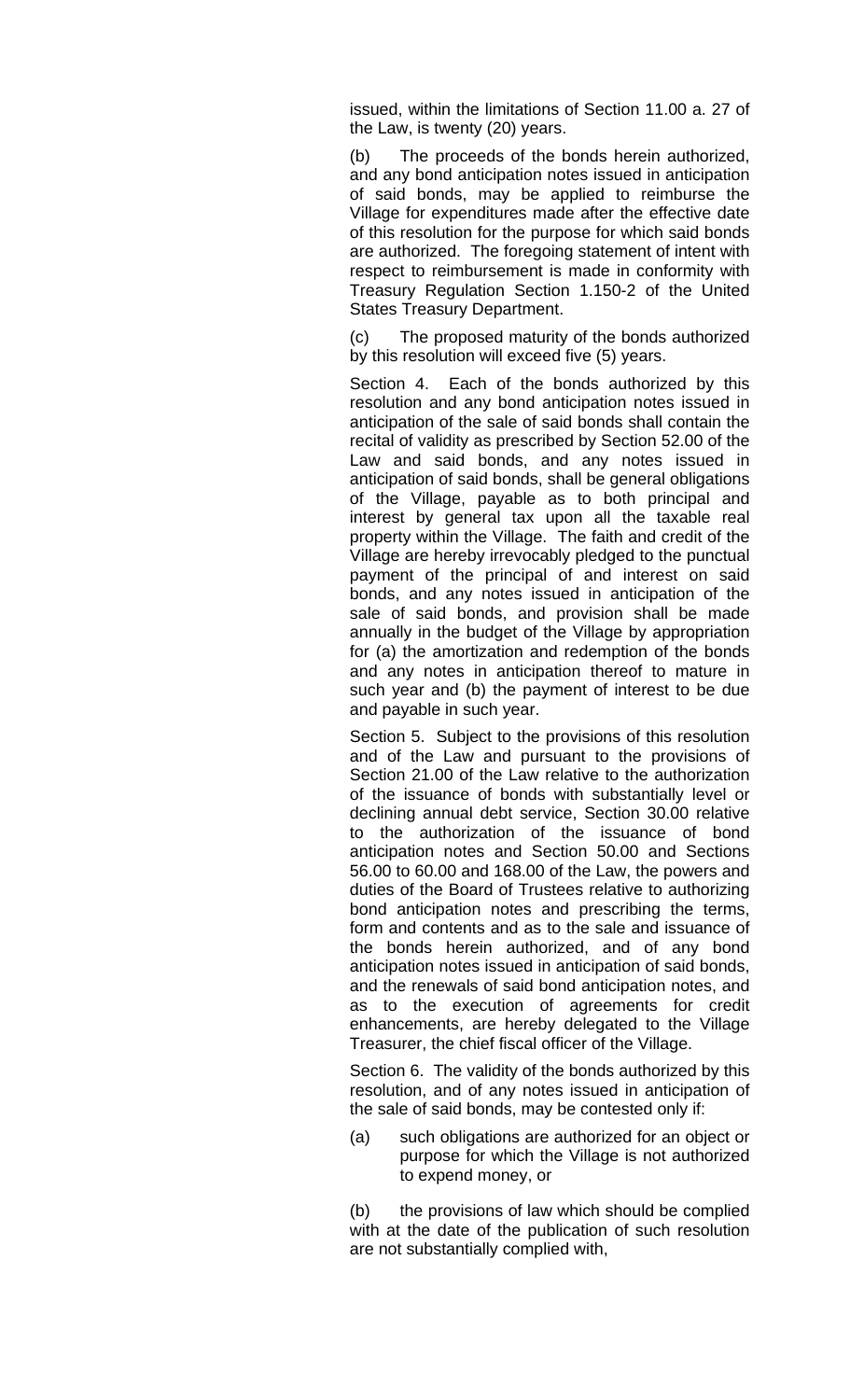and an action, suit or proceeding contesting such validity is commenced within twenty days after the date of such publication, or

(c) such obligations are authorized in violation of the provisions of the constitution.

Section 7. This bond resolution is subject to a permissive referendum and the Village Clerk is hereby authorized and directed, within ten (10) days after the adoption of this resolution, to publish or cause to be published, in full, in the official newspaper of the Village*,* having a general circulation within said Village, and posted in at least six (6) public places and in each polling place in the Village, a Notice in substantially the form appearing in Exhibit A hereto.

Section 8. The Village Clerk is hereby authorized and directed, after said bond resolution shall take effect, to cause said bond resolution to be published, in summary, in the official newspaper of the Village*,* having a general circulation within said Village, together with a Notice in substantially the form as provided by Section 81.00 of the Law.

Moved by Trustee Boone Seconded by Trustee Burroughs

AYES: Trustees Daniels, Burroughs, Griffith, Boone; Mayor Hobbs NOES: None

# **2 NEW FIRE APPARATUS**

FIREMATIC SUPPLY CO. Clerks offers the following resolution for adoption:

**RESOLVED**, that upon the recommendation of **Joe Gill, Village Treasurer** the Board of Trustees hereby approves to enter into an agreement with Firematic Supply Company, Inc. for the purchase of 2 new fire apparatus for the Hempstead Fire Department not to exceeded in the amount of \$1,750,000

Moved by Trustee Boone Seconded by Trustee Burroughs

AYES: Trustees Daniels, Burroughs, Griffith, Boone; Mayor Hobbs NOES: None

**BID#1 HEMV 2022/2023** Clerks offers the following resolution for adoption:

**RESOLVED**, that upon the recommendation of Larry Lutz, Purchasing Agent and Steve Giardino, Director of Water Plant, that **Bid # 1 HEMV 2022/2023** Furnish and Deliver 10,000 Lbs. Sodium Hexametaphosphate in the Inc. Village of Hempstead be in this fiscal year, be awarded to the lowest bidder: **Coyne Chemical**, 3015 State Road, Croydon, PA, 19021-6997 in the amount of \$24,948.00

Moved by Trustee Boone Seconded by Trustee Griffith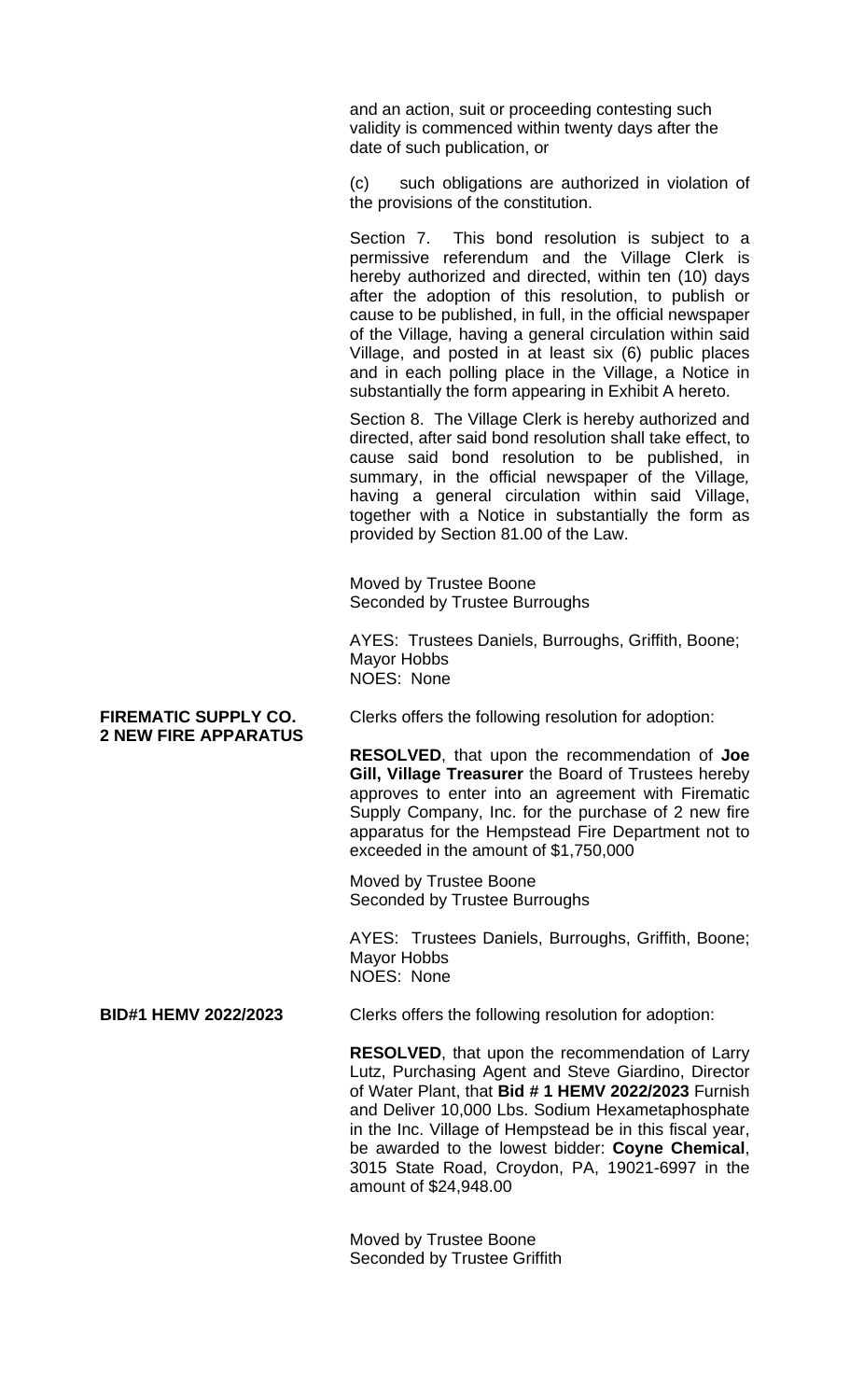AYES: Trustees Daniels, Burroughs, Griffith, Boone; Mayor Hobbs NOES: None

| <b>BID#2 HEMV 2022/2023</b>                              | Clerks offers the following resolution for adoption:                                                                                                                                                                                                                                                                                                                                                                      |
|----------------------------------------------------------|---------------------------------------------------------------------------------------------------------------------------------------------------------------------------------------------------------------------------------------------------------------------------------------------------------------------------------------------------------------------------------------------------------------------------|
|                                                          | <b>RESOLVED, that upon the recommendation of Larry</b><br>Lutz, Purchasing Agent and Steve Giardino, Director<br>of Water Plant, that Bid # 2 HEMV 2022/2023 Furnish<br>and Deliver 40,000 gallons Liquid Caustic Soda in the<br>Inc. Village of Hempstead, be awarded to the lowest<br>bidder: Univar USA, 3075 Highland Parkway, Suite<br>200, Downers Grove, IL 60515 in the amount of<br>\$153,792.00                 |
|                                                          | Moved by Trustee Burroughs<br><b>Seconded by Trustee Griffith</b>                                                                                                                                                                                                                                                                                                                                                         |
|                                                          | AYES: Trustees Daniels, Burroughs, Griffith, Boone;<br><b>Mayor Hobbs</b><br>NOES: None                                                                                                                                                                                                                                                                                                                                   |
| <b>BID#3 HEMV 2022/2023</b>                              | Clerks offers the following resolution for adoption:                                                                                                                                                                                                                                                                                                                                                                      |
|                                                          | <b>RESOLVED, that upon the recommendation of Larry</b><br>Lutz, Purchasing Agent and Steve Giardino, Director<br>of Water Plant, that Bid # 3 HEMV 2022/2023 Furnish<br>and Deliver 40,000 gallons Sodium Hypochlorite, 15%<br>Bleach in the Inc. Village of Hempstead, be awarded<br>to the lowest bidder: Twin County Swimming Pools,<br>797 Conklin Street, Farmingdale, NY 11735-2045 in<br>the amount of \$57,600.00 |
|                                                          | Moved by Trustee Boone<br>Seconded by Trustee Burroughs                                                                                                                                                                                                                                                                                                                                                                   |
|                                                          | AYES: Trustees Daniels, Burroughs, Griffith, Boone;<br><b>Mayor Hobbs</b><br>NOES: None                                                                                                                                                                                                                                                                                                                                   |
| <b>CAMERON ENGINEERING</b><br><b>SEWER MODEL UPGRADE</b> | Clerks offers the following resolution for adoption:                                                                                                                                                                                                                                                                                                                                                                      |
|                                                          | <b>RESOLVED,</b> that upon the recommendation of<br>Marshall, Village<br>Keisha<br>Attorney<br>and<br>the<br>Department of Public Works, that the Village adopts<br>Cameron Engineering & Associates' proposal for                                                                                                                                                                                                        |

CP6713a1 Moved by Trustee Griffith Seconded by Trustee Burroughs

AYES: Trustees Daniels, Burroughs, Griffith, Boone; Mayor Hobbs

Sewer Model Upgrade and Master Plan Services – Water transmission and Distribution System Planning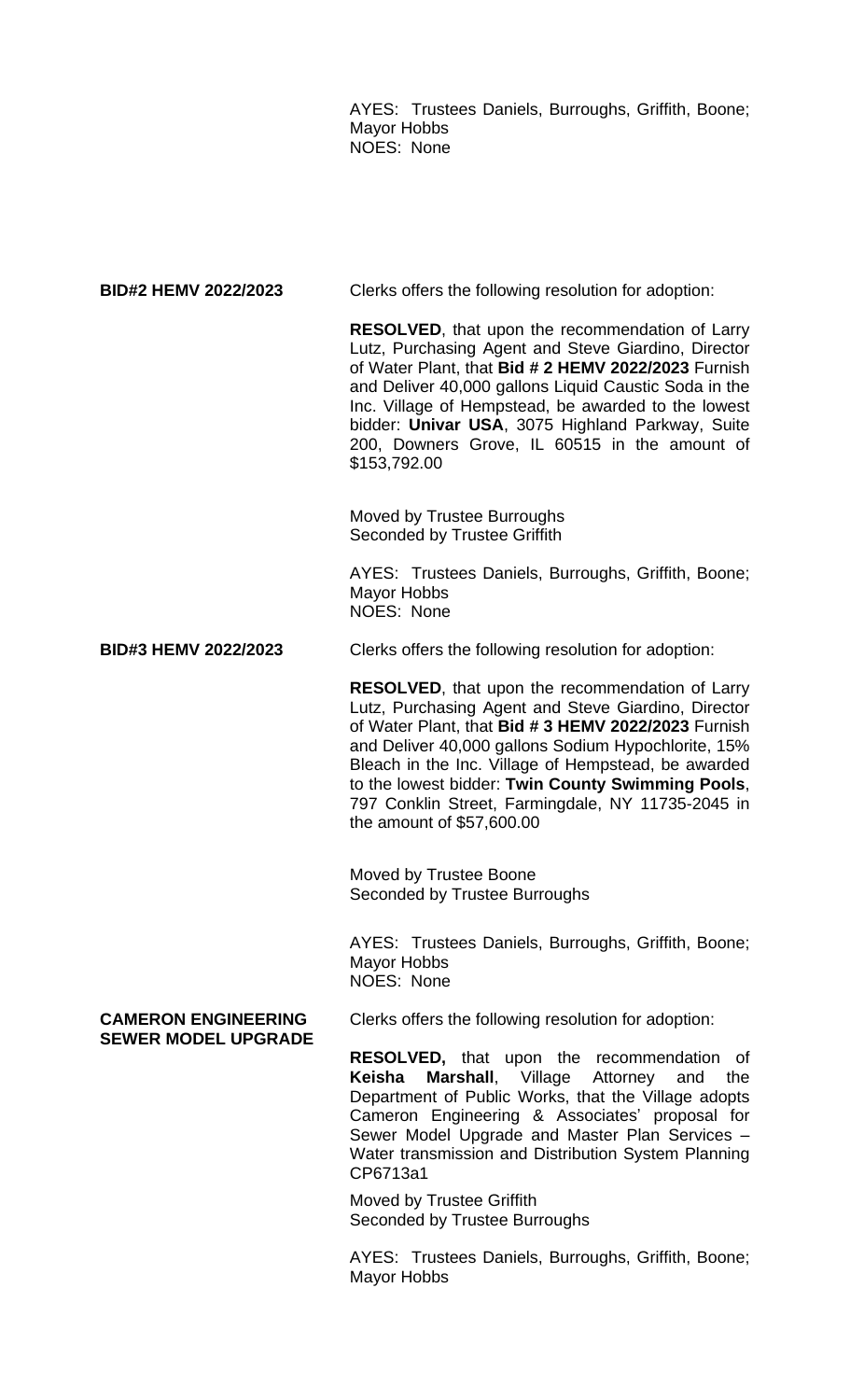NOES: None

# **PHASE 1 SEWER & WATER**

**CAMERON ENGINEERING** Clerks offers the following resolution for adoption:

**RESOLVED** that upon the recommendation of **Keisha Marshall,** Village Attorney and the Department of Public Works, that the Village adopts Cameron Engineering & Associates' proposal for Phase 1 Sewer and Water Infrastructure **Improvements** 

Moved by Trustee Burroughs Seconded by Trustee Daniels

AYES: Trustees Daniels, Burroughs, Griffith, Boone; Mayor Hobbs NOES: None

## **SEWER SYSTEM EVALUATION**

**CAMERON ENGINEERING** Clerks offers the following resolution for adoption:

**RESOLVED** that upon the recommendation of **Keisha Marshall,** Village Attorney and the Department of Public Works, that the Village adopts Cameron Engineering & Associates' proposal for Sewer System Evaluation – Strategic Improvements, CP10562r1

Moved by Trustee Burroughs Seconded by Trustee Boone

AYES: Trustees Daniels, Burroughs, Griffith, Boone; Mayor Hobbs NOES: None

# **SEWER SYSTEM CCTV**

**CAMERON ENGINEERING** Clerks offers the following resolution for adoption:

**RESOLVED** that upon the recommendation of **Keisha Marshall,** Village Attorney and the Department of Public Works, that the Village adopts Cameron Engineering & Associates' proposal for Sewer System CCTV Inspections Proposal for Engineering Services CP10559r1

Moved by Trustee Daniels Seconded by Trustee Burroughs

AYES: Trustees Daniels, Burroughs, Griffith, Boone; Mayor Hobbs NOES: None

**JEAN C. REIS** Clerks offers the following resolution for adoption:

**RESOLVED**, that upon the recommendation of **Keisha Marshall, Village Attorney**, the Board of Trustees hereby approves/accepts late filing of renewal applications or partial tax exemption for real property of senior citizens for homeowner Jean C. Reis and 434 Baldwin Rd. Hempstead, NY, 11550

**WHEREAS**, Jean C. Reis, an eighty (80) year old resident and the property owner of the premises located at and known as 434 Baldwin Road, lying situate within the Incorporated Village of Hempstead,

**434 BALDWIN RD.**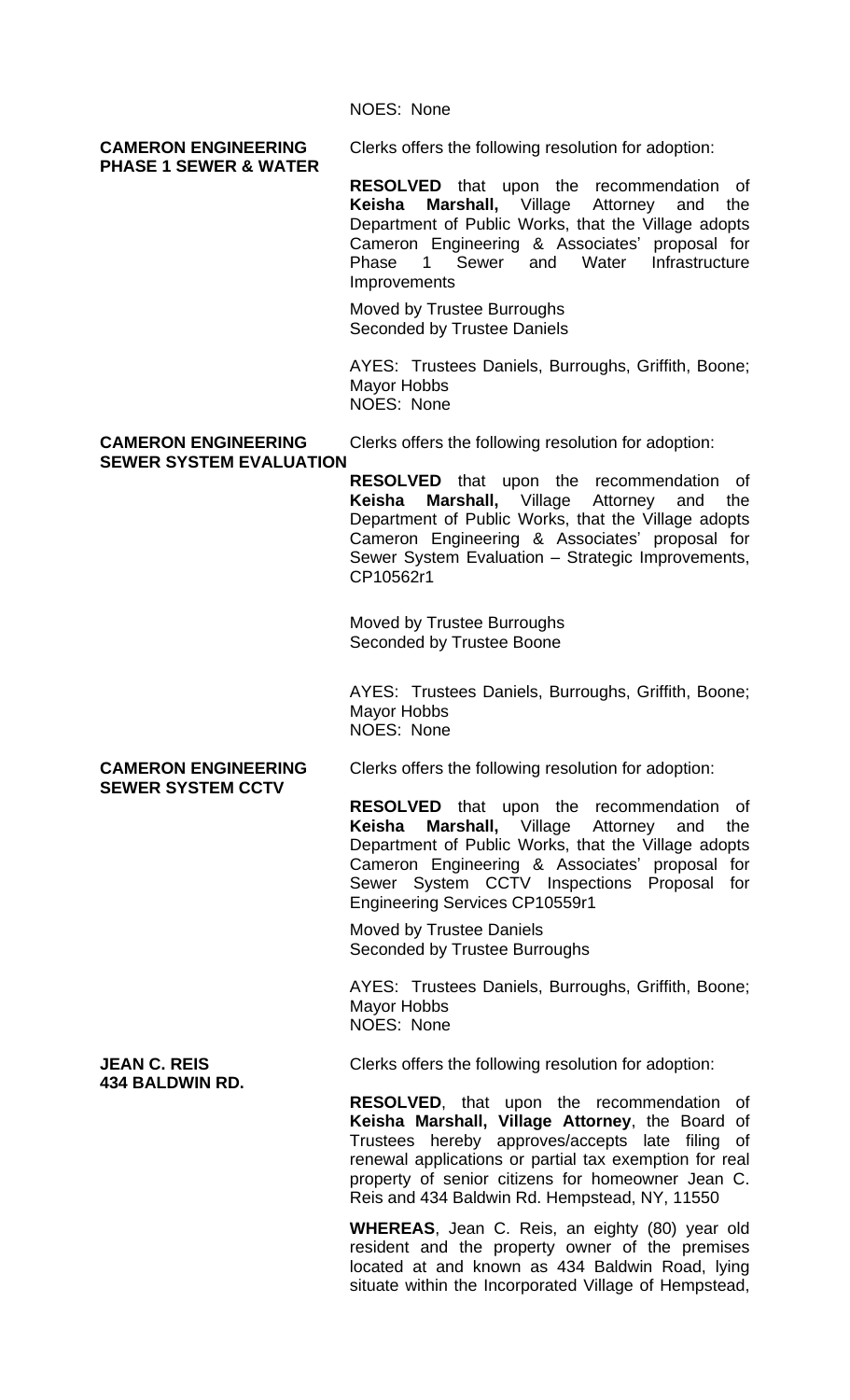failed to timely file the required forms (RP-467-Rnw) to properly receive partial real property tax exemptions for seniors and;

**WHEREAS** with the assistance of relatives, Ms. Reis has appealed to the Mayor and Board of Trustees to retroactively accept the Senior Citizens' Exemption on said property and;

**NOW, THEREFORE, BE IT RESOLVED**, by the Board of Trustees of the Village of Hempstead, that the Village assessor is directed to accept and apply retroactively, form RP-467-Rnw, the renewal application renewal application for partial tax exemption for Real Property of Senior Citizens and;

**BE IT FURTHER RESOLVED**, that the Superintendent of Tax and Water is directed to issue an amended tax bill to Ms. Jean C Reis for premises located at 434 Baldwin Road.

Moved by Trustee Burroughs Seconded by Trustee Boone

AYES: Trustees Daniels, Burroughs, Griffith, Boone; Mayor Hobbs NOES: None

## **ELECTRICIAN LICENSES** Clerks offers the following resolution for adoption:

**RESOLVED**, that upon the recommendation of **Joe Simone, Superintendent of Building Department**, the Board of Trustees hereby approves the following licenses:

## **Master Electrician**

Joseu Herin 123 Bridge Road Hauppauge, NY, 11787

Jonathan Smith 15 Okleigh Place Northport, NY 11768

Moved by Trustee Boone Seconded by Trustee Burroughs

AYES: Trustees Daniels, Burroughs, Griffith, Boone; Mayor Hobbs NOES: None

**PUBLIC HEARING**

**UNIQUE STYLE 167** Clerks offers the following resolution for adoption:

**WHEREAS,** The Village Clerk desires to revoke the business license for business known as **Unique Style 167**, 167-A Henry St., Hempstead, NY 11550. Pursuant to Section 86-5 of the Village of Hempstead Code.

**WHEREAS**, it has come to the Village's attention that **Unique Style 167.**, conducting business at 167-A Henry St., Hempstead, NY 11550, has engaged in the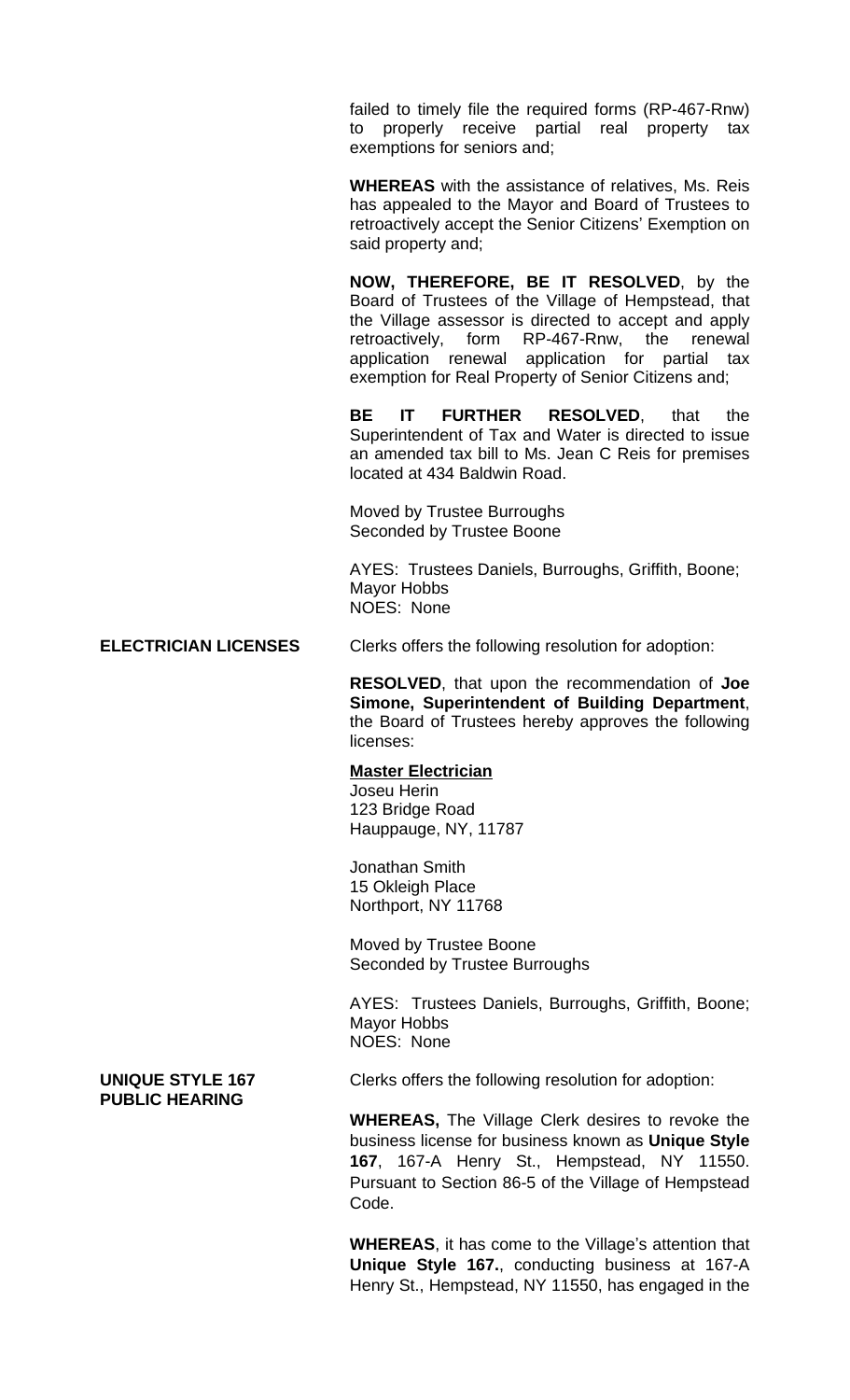following illegal activities: Sale of counterfeit trademark merchandise, sale of prescription pills, possession of gambling machines and gambling promoting, illegal partition wall and no building permits.

## **THE VILLAGE CLERK**

**HEREBY SCHEDULES** a public hearing to be held on the **21st** day of **June 2022** at **6:15 p.m**. at the Hempstead Village Hall, 99 James A. Garner Way, Hempstead, New York, to consider revoking the Business License to **Unique Style 167,** by the Incorporated Village of Hempstead.

Moved by Trustee Boone Seconded by Trustee Burroughs

AYES: Trustees Daniels, Burroughs, Griffith, Boone; Mayor Hobbs NOES: None

**EDWARD CHERUBIN** Clerks offers the following resolution for adoption:

The appointment of **Edward Cherubin** as **Special Counsel** in the Village Court at a fee of **\$40.00** per hour and **\$60.00** per hour for Village Tax liens matters, said term will expire on **April 3, 2023.**

Moved by Trustee Boone Seconded by Trustee Burroughs

AYES: Trustees Daniels, Burroughs, Griffith, Boone; Mayor Hobbs NOES: None

**FELIPE VENTURA** Clerks offers the following resolution for adoption:

**RESOLVED**, that upon the recommendation of **Frank Germinaro**, Director of Public Works, the Mayor hereby appoint and/or approve the following position for the Incorporated Village of Hempstead.

| <b>Name</b>           | Department/Title/Grade                                  | <b>Base Salary</b>                                  |
|-----------------------|---------------------------------------------------------|-----------------------------------------------------|
| <b>Felipe Ventura</b> | DPW- Parks & Shade                                      | \$69,647 yr                                         |
| (Title change)        | <b>Tree Pruner</b>                                      | upon CS approval                                    |
|                       | Grade 112/6 New                                         |                                                     |
|                       | Moved by Trustee Boone<br>Seconded by Trustee Burroughs |                                                     |
|                       | Mayor Hobbs<br><b>NOES: None</b>                        | AYES: Trustees Daniels, Burroughs, Griffith, Boone; |

**SHAWNA DAVIS** Clerks offers the following resolution for adoption:

**RESOLVED**, that upon the recommendation of Lisa Barrington, Director of Human Resources, the Mayor hereby appoint and/or approve the following to a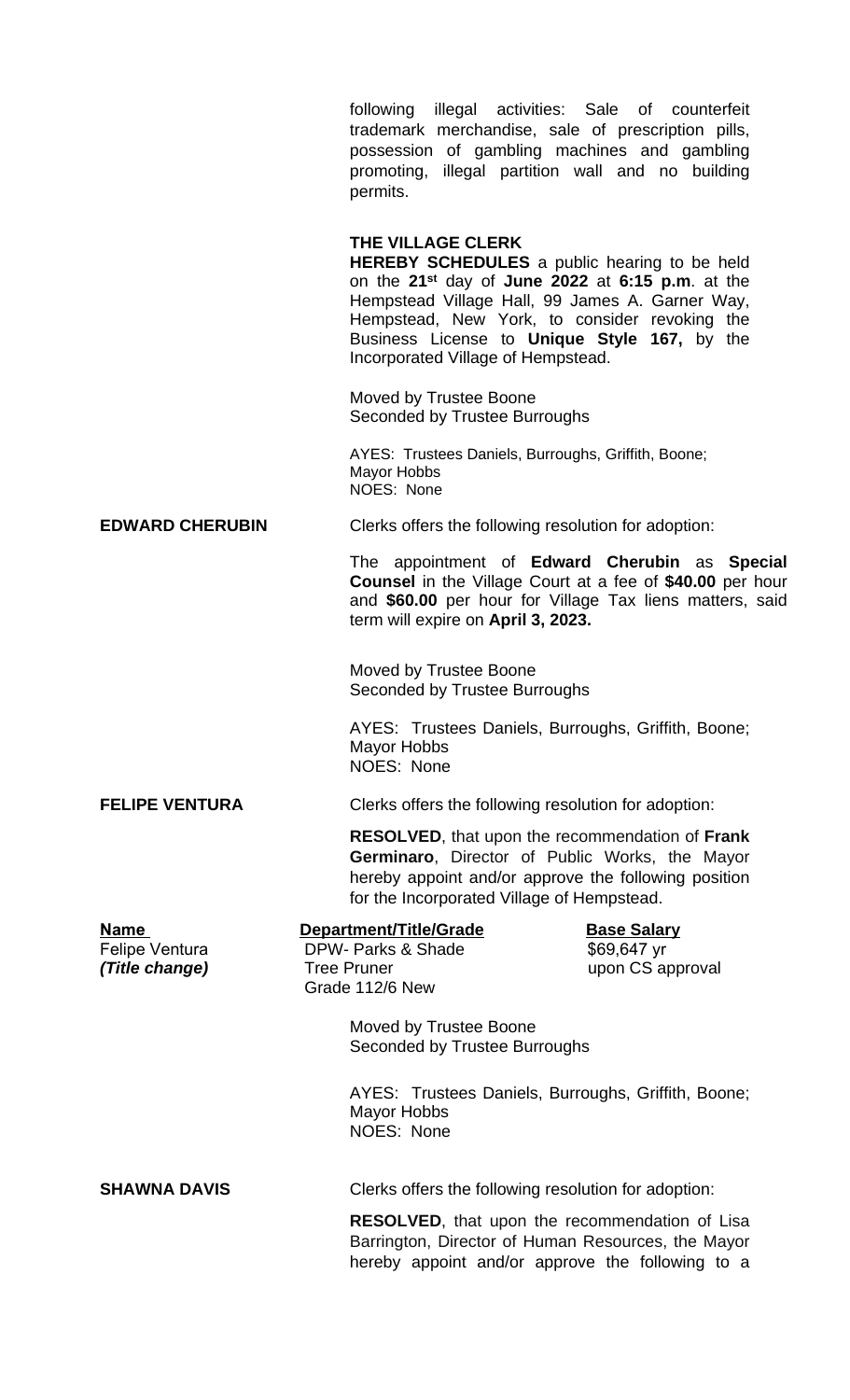|                                                  | seasonal position for the Incorporated Village of<br>Hempstead.                                                                                                                                                                                         |
|--------------------------------------------------|---------------------------------------------------------------------------------------------------------------------------------------------------------------------------------------------------------------------------------------------------------|
| <b>Name</b><br><b>Shawna Davis</b><br>(Seasonal) | Department/Title/Grade<br><b>Base Salary</b><br><b>Human Resources</b><br>\$15.00 hr<br>upon CS approval<br>Clerk, Seasonal                                                                                                                             |
|                                                  | Moved by Trustee Boone<br>Seconded by Trustee Burroughs                                                                                                                                                                                                 |
|                                                  | AYES: Trustees Daniels, Burroughs, Griffith, Boone;<br><b>Mayor Hobbs</b><br>NOES: None                                                                                                                                                                 |
| <b>PAUL JOHNSON</b>                              | Clerks offers the following resolution for adoption:                                                                                                                                                                                                    |
|                                                  | <b>RESOLVED, that upon the recommendation of Mayor</b><br>Hobbs, the Board of Trustees hereby approves the<br>attached memorandum of agreement for Chief of<br>Police, Paul Johnson, for the period of June 1, 2022<br>to May 31, 2023                  |
|                                                  | Moved by Trustee Boone<br>Seconded by Trustee Burroughs                                                                                                                                                                                                 |
|                                                  | AYES: Trustees Daniels, Burroughs, Griffith, Boone;<br>Mayor Hobbs<br>NOES: None                                                                                                                                                                        |
| <b>KEVIN COLGAN</b>                              | Clerks offers the following resolution for adoption:                                                                                                                                                                                                    |
|                                                  | RESOLVED, that upon the recommendation of Mayor<br>Hobbs, the Board of Trustees hereby approves the<br>attached memorandum of agreement for Assistant<br>Chief of Police, Kevin Colgan, for the period of June<br>1, 2022 to May 31, 2023               |
|                                                  | Moved by Trustee Boone<br>Seconded by Trustee Burroughs                                                                                                                                                                                                 |
|                                                  | AYES: Trustees Daniels, Burroughs, Griffith, Boone;<br><b>Mayor Hobbs</b><br>NOES: None                                                                                                                                                                 |
| <b>RICHARD HOLLAND</b>                           | Clerks offers the following resolution for adoption:                                                                                                                                                                                                    |
|                                                  | <b>RESOLVED, that upon the recommendation of Mayor</b><br><b>Hobbs,</b> the Board of Trustees hereby approves the<br>attached memorandum of agreement for Deputy Chief<br>of Police, Richard Holland, for the period of June 1,<br>2022 to May 31, 2023 |
|                                                  | Moved by Trustee Boone<br>Seconded by Trustee Burroughs                                                                                                                                                                                                 |
|                                                  | AYES: Trustees Daniels, Burroughs, Griffith, Boone;<br><b>Mayor Hobbs</b><br>NOES: None                                                                                                                                                                 |
| <b>CHECK WARRANT</b>                             | Clerks offers the following resolution for adoption:                                                                                                                                                                                                    |
|                                                  | <b>RESOLVED, that upon the recommendation of Joe</b><br>Gill, Village Treasurer all meeting bills, audited by                                                                                                                                           |